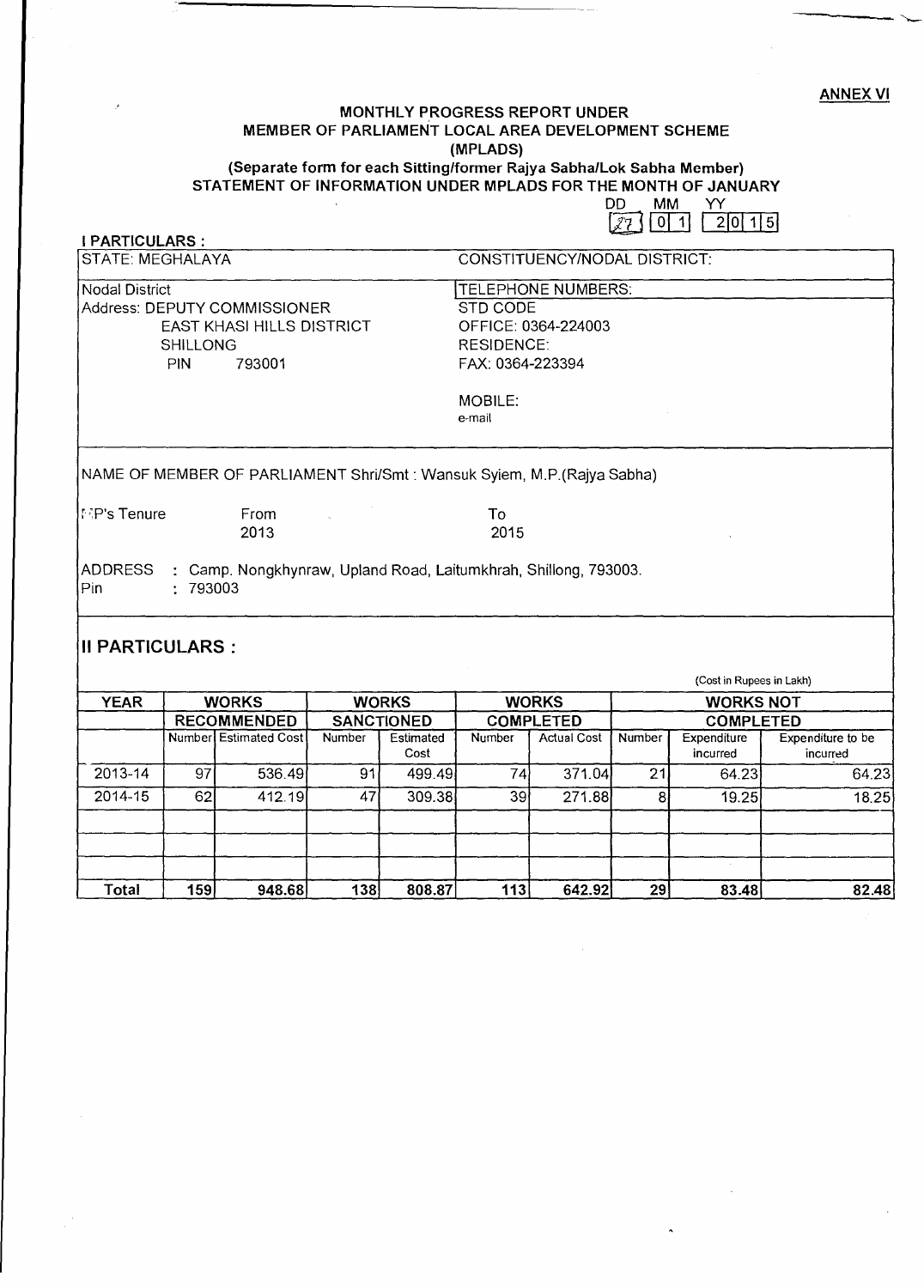## ,41. **FUNDS RECEIVED AND UTILIZED**

|                                                        | (Rs. In Lakh)                                        |                                                          |                 |              |          |                       |        |                |  |  |
|--------------------------------------------------------|------------------------------------------------------|----------------------------------------------------------|-----------------|--------------|----------|-----------------------|--------|----------------|--|--|
| <b>YEAR</b>                                            | <b>FUNDS</b>                                         | <b>INTEREST</b>                                          | <b>FUNDS</b>    | <b>TOTAL</b> |          | <b>FUNDS UTILISED</b> |        | <b>BALANCE</b> |  |  |
|                                                        | <b>RECEIVED</b>                                      | <b>ACCRUED</b>                                           | <b>RECEIVED</b> | <b>FUNDS</b> | SC & ST  | Other                 | Total  | <b>FUNDS</b>   |  |  |
|                                                        | <b>FROM GOI</b>                                      |                                                          | <b>ON</b>       |              | area     |                       |        |                |  |  |
|                                                        |                                                      |                                                          | DISTRIBUTION    |              |          |                       |        |                |  |  |
| $2013 - 14$                                            | 500                                                  |                                                          |                 | 500          | 367.68   | 30 <sup>1</sup>       | 397.68 | 102.32         |  |  |
| 2014-15                                                | 250                                                  |                                                          |                 | 250          | 291.13   | 0                     | 291.13 | $-41.13$       |  |  |
|                                                        |                                                      |                                                          |                 |              |          |                       |        |                |  |  |
|                                                        |                                                      |                                                          |                 |              |          |                       |        |                |  |  |
|                                                        |                                                      |                                                          |                 |              |          |                       |        |                |  |  |
| <b>TOTAL</b>                                           | 750                                                  | 0                                                        |                 | 750          | 658.81   | 30 <sup>1</sup>       | 688.81 | 61.19          |  |  |
| (a)                                                    |                                                      | Funds received from the Government of India              |                 |              |          |                       |        | 750            |  |  |
| (b)                                                    |                                                      | Amount of interest accrued on the funds                  |                 |              |          |                       |        |                |  |  |
| ( c )                                                  | Funds received on distribution                       |                                                          |                 |              |          | $\Omega$              |        |                |  |  |
| $\overline{(d)}$                                       | $TOTAL( a+b+c)$                                      |                                                          |                 |              |          |                       |        | 750            |  |  |
| $\overline{(e)}$                                       | Total cost of works sanctioned                       |                                                          |                 |              |          |                       |        | 808.87         |  |  |
| $\left( \cdot \right)$                                 | Total Unsanctioned Balance available with the        |                                                          |                 |              |          |                       |        |                |  |  |
|                                                        | Constituency (d - e)                                 |                                                          |                 |              | $-58.87$ |                       |        |                |  |  |
| (g)                                                    |                                                      | Actual Expenditure incurred by the implementing Agencies |                 |              |          | 726.4                 |        |                |  |  |
| (g1)                                                   | Amount transerred to other MP's through distribution |                                                          |                 |              |          |                       |        |                |  |  |
| (g2)                                                   | Actual fund utilized $(g + g1)$                      |                                                          |                 |              |          |                       |        | 726.4          |  |  |
| (h)                                                    | Total funds available with the Constituency (d-g2)   |                                                          |                 |              |          |                       |        | 23.6           |  |  |
| (i)                                                    | Funds required to completes the sanctioned works     |                                                          |                 |              |          |                       |        |                |  |  |
| (i)                                                    | Savings for Distribution to Successor MPs            |                                                          |                 |              |          |                       |        |                |  |  |
| (k)<br>Number of works inspected by District Authority |                                                      |                                                          |                 |              |          |                       |        |                |  |  |
|                                                        |                                                      |                                                          |                 |              |          |                       |        |                |  |  |
| During the month<br>(a)                                |                                                      |                                                          |                 |              |          |                       | 20     |                |  |  |
| (b) Cumulative                                         |                                                      |                                                          |                 |              |          |                       | 80%    |                |  |  |

/~====~----------------------